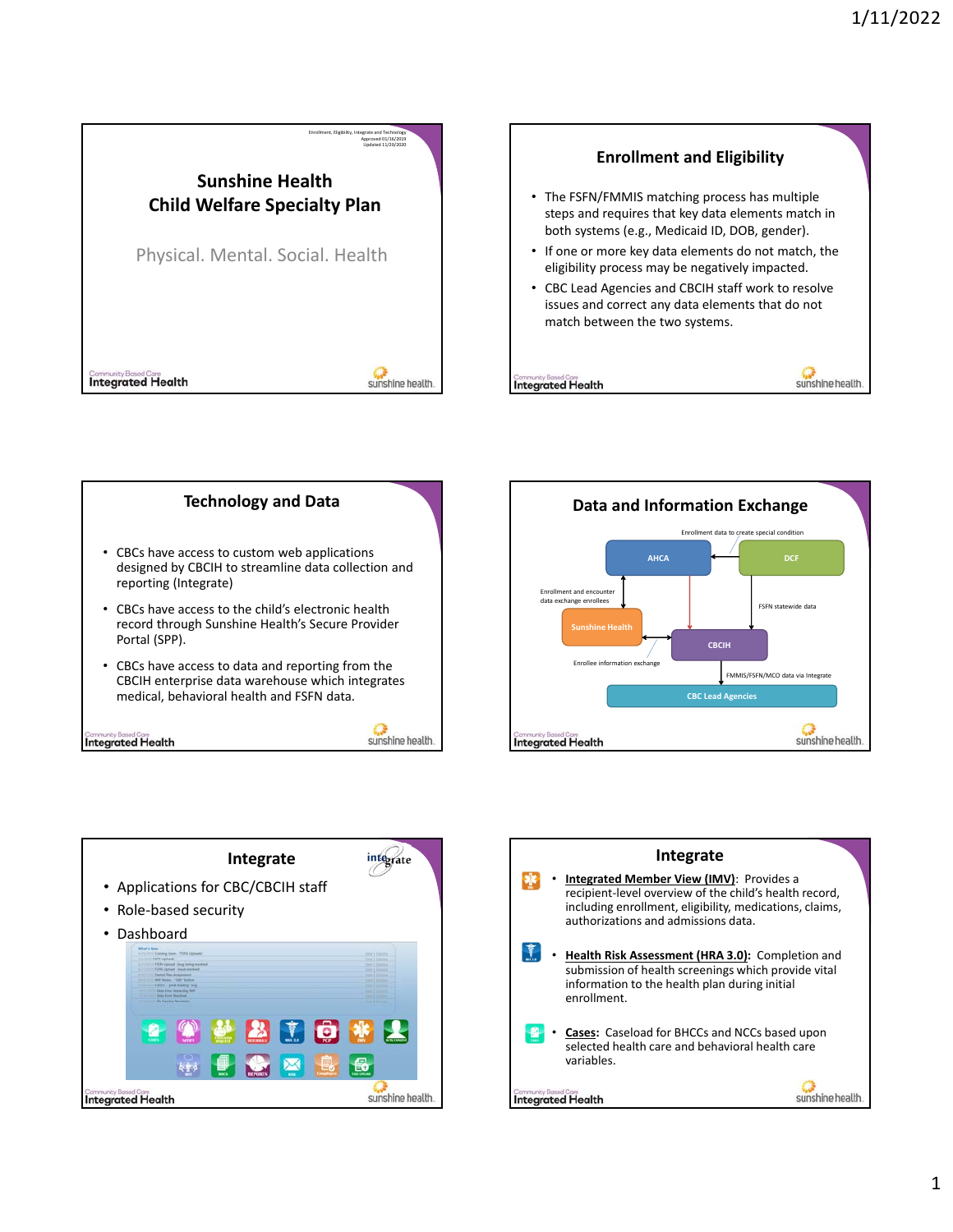





|                                                   | <b>Q</b> Integrated Member View              |                    |                            |                |                                                                 |                                  |                                                       |                       |
|---------------------------------------------------|----------------------------------------------|--------------------|----------------------------|----------------|-----------------------------------------------------------------|----------------------------------|-------------------------------------------------------|-----------------------|
| Line State Cape He Line County<br><b>Engineer</b> |                                              |                    |                            |                |                                                                 |                                  |                                                       |                       |
| <b>House Eastern</b>                              | Most 10 . * Lenings                          |                    |                            |                |                                                                 |                                  |                                                       |                       |
| Carms.<br><b>Buffinist Lighting</b><br>Addressing | <b>Admit Date</b>                            | <b>START OF</b>    | <b>Audio at</b>            | <b>Market</b>  | <b>Provided</b>                                                 | $\overline{\phantom{a}}$<br>Code | <b>Prot Time</b>                                      | $A = 0$<br><b>AOM</b> |
|                                                   | <b>DAILBIRES</b>                             | HA/BA/2011         | EPS#E2893060               | Editor         | DAMIEL PENDRIN, INC.                                            | TIBET                            | TARGETED CASE PAPANGERENT<br>EA 15 HOUS.              | ٠                     |
|                                                   | <b><i><u><i><u>ACTESSATE</u></i></u></i></b> | <b>MARGHERS</b>    | <b>ENGINEERING</b>         | Administration | Evenings, representation, iron!                                 | 99149                            | POSTER CARE THERAPELITEC<br>CHELEL-EXEM               | $\frac{1}{2}$         |
|                                                   | <b>BOISBOATS</b>                             | 92/24/2019         | CASSASSERA                 | ARREDUE        | DAMITY, HENDRIN, 1960                                           | 33145                            | POSTER CARE THERAPEUTEC.<br>CHELL-DEEM                | m                     |
|                                                   | <b>BATBATZNIE</b>                            | <b>BAZZM/BRKK</b>  | <b>GALLERY AND COMPANY</b> | APPRILLA       | DANIEL HERMINIA, INC.                                           | <b>BRLeft</b>                    | PUSTER CARE THERAPELITE!<br><b>CHELLI-JEEFH</b>       | $\sim$                |
|                                                   | 12/25/2014                                   | <b>MAZERIZERS</b>  | 1091222794471L             | FIRES.         | DARITEL PRINCIPLIAL INC.                                        | 111.01                           | FOSTER CARE THERAPEUTEC<br>CHAIN CLUMBER              | m                     |
|                                                   | sarakravie                                   | siconcess.         | desastrypia.               | APPRILIAN      | - Exhibit between the                                           | TINET                            | TAKOFTED CASE SMANDENENT<br><b>BA SE MINE</b>         | $\sim$                |
|                                                   | <b>LIUSA/2014</b>                            | AG/2R/2014         | GPESSWAAT24                | APPRILIAN      | DARIEL HENDEDA, DAC.                                            | 55145                            | FOSTER CARE THERAPEUTEC.<br>CHELD: CERN               | $\sim$                |
|                                                   | <b>JEISEDS</b>                               | <b>INSWERN</b>     | <b>SPERINING</b>           | APPRILISE.     | DAMIEL HENDRIN, INC.                                            | TERET                            | TARISETED CHIEF FIAMAILENENT<br><b>EA 23 HOME</b>     | 88                    |
|                                                   | <b>USIAN/PELA</b>                            | <b>WATER/BREAK</b> | 120124-003114              | APPRAISE       | Colorato, restractatului, literi                                | <b>SSLe3</b>                     | POSTER CARS THERAPEUTEC.<br>CHELEL-EXEM               | $\sim$                |
|                                                   |                                              |                    |                            |                | STIRATOELA NTVENTESA CIRCONSABATER APPROVE DAMES, PRIVINSIALING | TIBET                            | TARGETED CADE NINIAGEMENT<br><b><i>RALLY MING</i></b> | m                     |